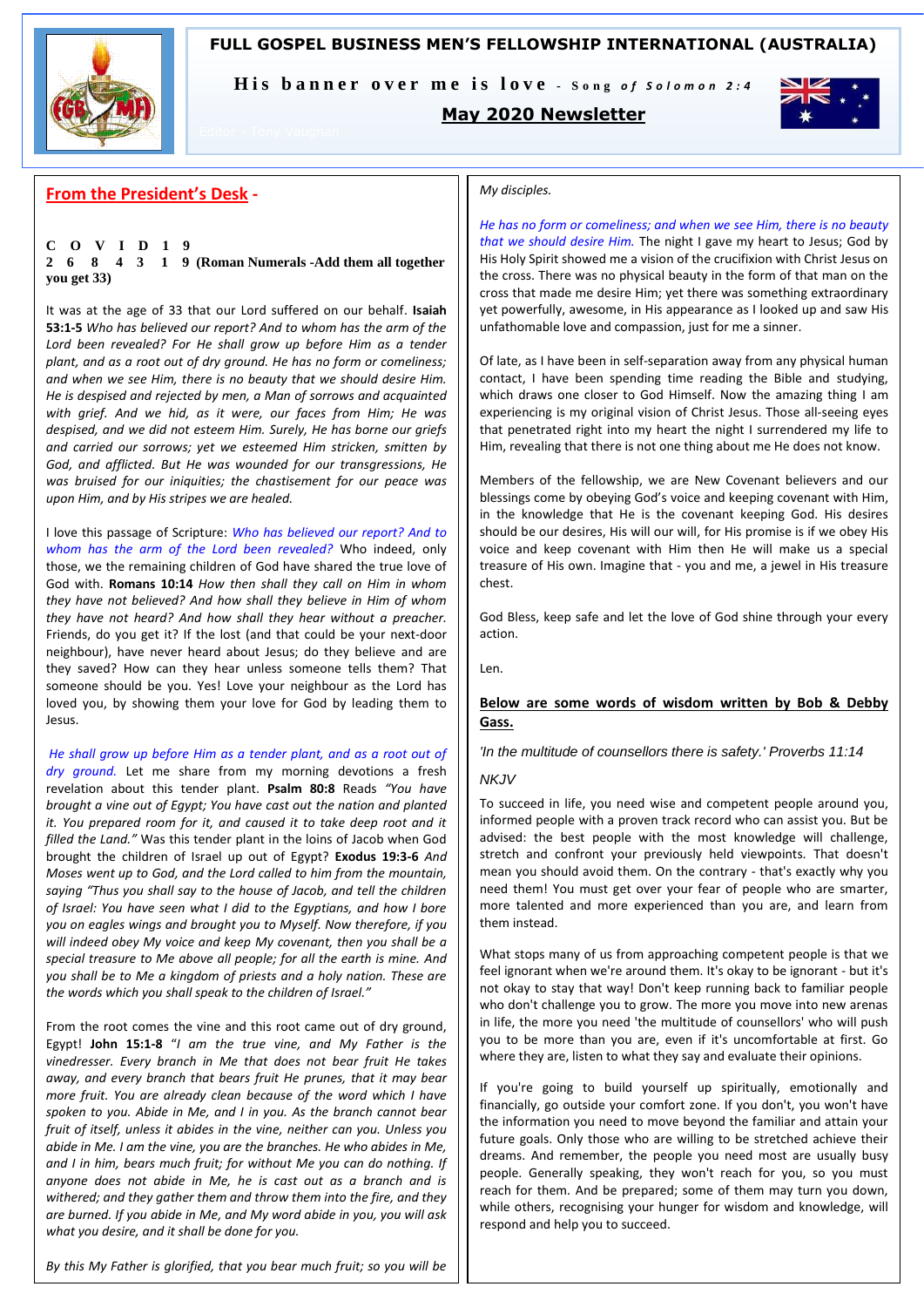### **A short testimony from our National Treasurer - Daniel Wright**

I had just about finished my time at Cricks, a car dealership on the Sunshine Coast. My resignation had been handed in and I was doing the usual reflection that happens once you've decided to leave but are not quite out the door. I had done a lot of praying for this business and the staff and they had seen me pray for different things and heard stories of my answered prayer.

I had pulled different people into my office and prayed for them in their times of need. You gentlemen would have even helped me pray for one of them, a young fellow who suffered 3 strokes. He saw great improvement and I thank you for your support and God for answering prayers. But as I reflected, I thought, God we did not get one salvation, while I was here. I was confronted with the brutal facts that despite all this good work I did not share the gospel.

I know that I had certainly planted a seed of God and hope but I also didn't follow it with up the living water and the message of the cross. During that time, I thought about the verse John 15:2 Every branch in Me that does not bear fruit He takes away; and every branch that bears fruit He prunes, that it may bear more fruit. What could have been an opportunity for doubt to creep in was turned into a Philippians 4:6 moment when I prayed and asked God if I could bear some fruit... I had not led anyone to the Lord for quite a while, (Philippians 4:6 Be anxious for nothing, but in everything by prayer and supplication, with thanksgiving, let your requests be made known to God).

That's what I was experiencing at the time, however the story is all about Nathan Dowe, a young chap around 40 who I used to work with about 16 years ago. He was a locksmith and I worked the counter at Bretts hardware. I was dropping my son at work at Stafford Shopping Centre one day early 2019 and I bumped into him in the carpark. I said 'hello' and after a solid 10-minute catchup we exchanged the usual, 'we have to catchup soon' comments and exchanged phone numbers.

I mentioned about a brekky we could go to one Saturday morning and he seemed keen. About 4 months later we ran into each other again back at Stafford Shopping Centre but this time it was at the completely opposite end of the car park. He said something like it was weird meeting like this I think the universe is trying to say something... I said it's no accident we have met again, you really need to come a men's brekky I go to. He was keen and he had to keep moving so we parted ways. The next month, July 2019, I invited him to the brekky and he said yes. He enjoyed himself, I did not see what was going on inside him, but God was doing a work.

We did not discuss the meeting too much after that and he had to head off. It was several months later 15 November, we started texting each other and I asked "how have you been?" The response came back "not good hey. I've been drinking way too much, not your problem, but I have no one who cares." I retorted, "totally my problem can I call you?" So we got on the phone and it was evident he had been trying to drown his sorrows and he asked me "why do you love me so much?" I told him I loved working with him, we got on great when we worked together and had a similar work ethic.

He pressed me again – "not that I have worked with others that I got on great with, but they did not love me or care me about like you do…" I replied "If you really want to know Nathan, it's because I have a love that is not of this world. I told him about Jesus and, how he died on the cross and how it changed my life." I was getting to the pointy end of the conversation and thought I need some help here. So, I called up my

mentor Len Donaldson (our National President), gave him a quick brief on where we were at in the conversation and patched him into the 3-way phone call. He finished it off nicely and took care of the objections about why Christ would love someone like him.

Len said, "Well its time, are you going to say the sinners prayer?" Nathan said, "Yes, but I don't know what to say…" "that's ok I will lead you." said Len. Nathan said, "Ok, but I want Dan to lead me in the prayer." It was with great joy that I took him through the prayer that night and invited him to church on the Sunday.

In the Sunday service the Pastor asked for anyone to make a commitment to the Lord. Nathan put up his hand, a public display of the decision he had made on Friday night. It brought a lot of joy; I know the Angels were rejoicing but it was a real encouragement for me from the Lord. I now had the duty of discipleship…

This is something we have been working in conjunction with our church and with our FGBMFI Chapter and I am pleased to announce he was baptised on the first Sunday of this year. God has done a true work in Nathan and I look forward to watching him grow over the coming years. Praise God.

## **Everything Depends on Leadership**



During the early Middle Ages, the Ottoman Empire (Anatolia) was being invaded by the Byzantine Army. From a high point overlooking the battleground the Ottoman army officers were seeing that they were significantly outnumbered and appeared to be no match for the advancing army.

Some officers thought perhaps they should surrender, other officers thought that they should retreat, other officers thought they should seek help from tribes alongside their borders. After viewing the situation for some time, the Ottoman officers approached their General looking worried and saying we have a problem.

The General looked down the valley and said Yes we do have a problem – "**where are we going to bury all the enemy soldiers"!** The battle took place with the Ottomans routing their Byzantine invaders.

We should remember that Jesus has called us by name and the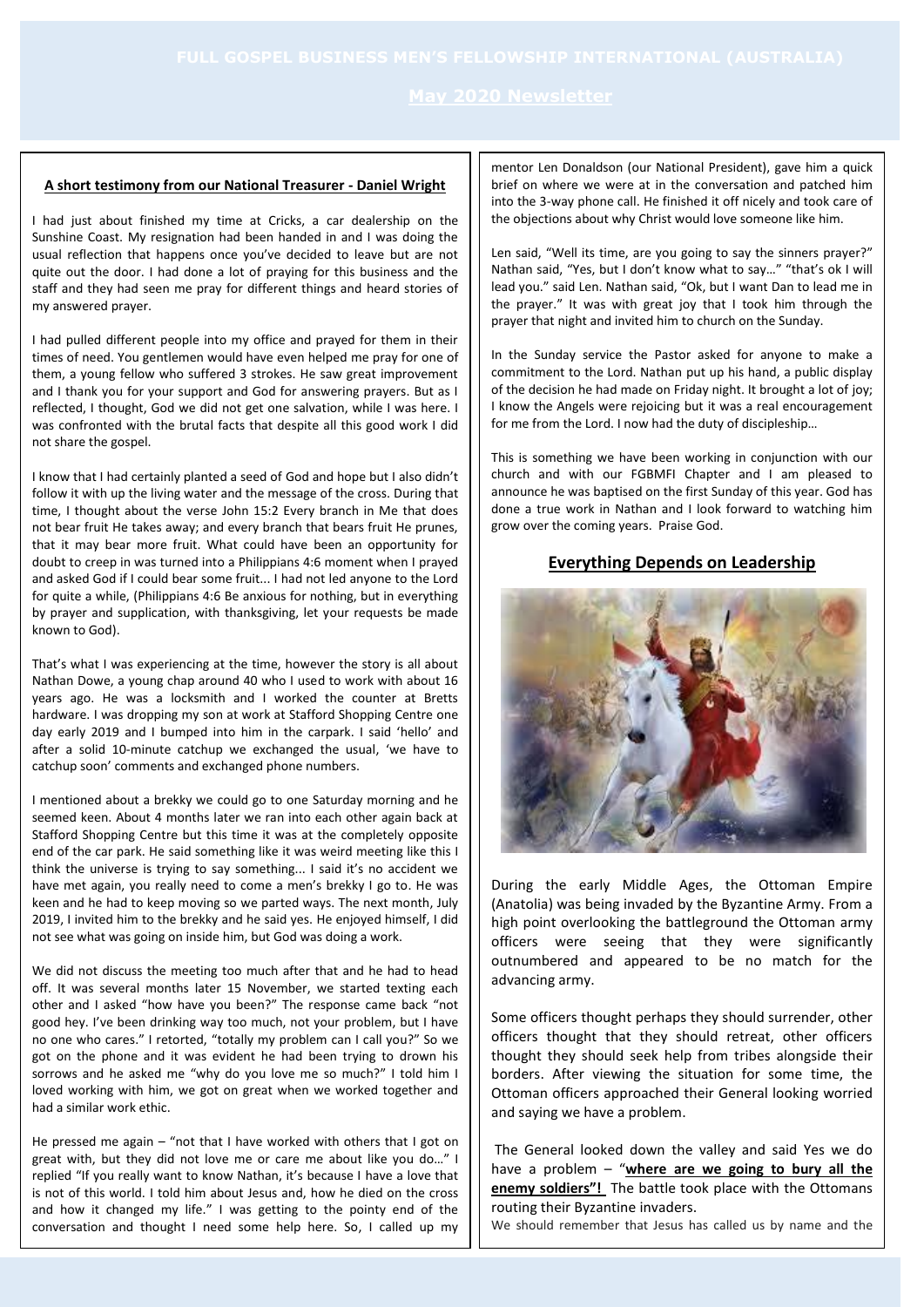best quality for leadership is his wisdom especially when we face circumstances that look overwhelming, formidable or outside our control.

Jesus is able to see further than any valley or circumstances. Asking God for **wisdom** in any situation is also handing the problem/s over to him and allowing him to guide you and hear his voice.

Hearing his voice will normally depend on how strong our relationship is with the Lord, so our endeavour should be to grow in His Word and our relationship with him. We should also be careful that once we have given a problem over to our Lord that we trust in Him completely and do not try and take charge of the problem again.

We are in the Lord's Army and no weapon formed against us will prosper. Satan was beaten at the cross, so we stay on the offensive as God continues to snatch the lost souls from the fires of hell. It is awesome that we are privileged to be his hands and feet in this ongoing battle. "WE ARE AN **OFFENSIVE WEAPON** IN HIS SERVICE".

# **FGBMFI (Australia) Oversight Committee**

# **Ron Oastler & David Smethurst Ron & Norma Oastler**



### **David & Margurita Smethurst**



## **Are Christians Losing Their Spiritual Edge**

*How you have fallen from heaven, morning star, son of the dawn! You have been cast down to the earth, you who once laid low the nations! You said in your heart, "I will ascend to the heavens; I will raise my throne above the stars of God; I will sit enthroned on the mount of assembly, on the utmost heights of the North. I will ascend above the tops of the clouds; I will make myself like the Most High." (Isaiah 14:12-14)*

When Satan fell one third of the angels went to earth with him. We don't know how many that was but if we all have a Guardian Angel it would be a guide as to one third of the demons that are now out there. Some years ago, the mayor of our city asked to speak with me, he knew that I was a Christian and the FGBMFI Chapter President in the city. He confided in me that he had a professional friend whose daughter was doing many strange things, causing them much concern.

He thought that the girl may have schizophrenia. I shared with him that sometimes it was not schizophrenia but demon possession. I said that about every third or fourth miracle that Jesus performed whilst on earth was casting out demons. I then asked him where he thought these demons had gone or were they now given a different name (perhaps a medical name but not in all cases)? He was somewhat thoughtful but could not answer the question I put to him. He then asked me what I thought would happen. I told him if Satan is behind this he will try and destroy her. I then offered to talk with the girl's parents. His response was to say "No, no they would not like that and, would not understand". We parted company and a week later this poor girl hung herself off a bridge. Shortly after this terrible incident I met with the mayor again and asked him if he remembered our conversation. He said to his utter regret that he did!

Since the Bill Subritzkys have gone, I personally have not heard any churches preach or train anyone in this area; the focus seems to be on the physical, not taking into account what is taking place in the heavenlies. Satan came to rob, steal, kill and destroy. Even though Satan has been defeated, He does not concentrate on non-Christians for obvious reason and attacks the body of Christ.

Remember the scripture 'my people perish through lack of knowledge' (Hosea 4:6). We need to 'man up' and re-arm spiritually as we seem to have lost the initiative (at the moment). Starting each day by reading Ephesians 6: 10 - 18 (The Armor of God) and Psalm 91 will help us focus on what is truly out there. It is very important we pray regularly for our family, friends and all those that we know and love. Our

## **EVENTS – See webpage for details**